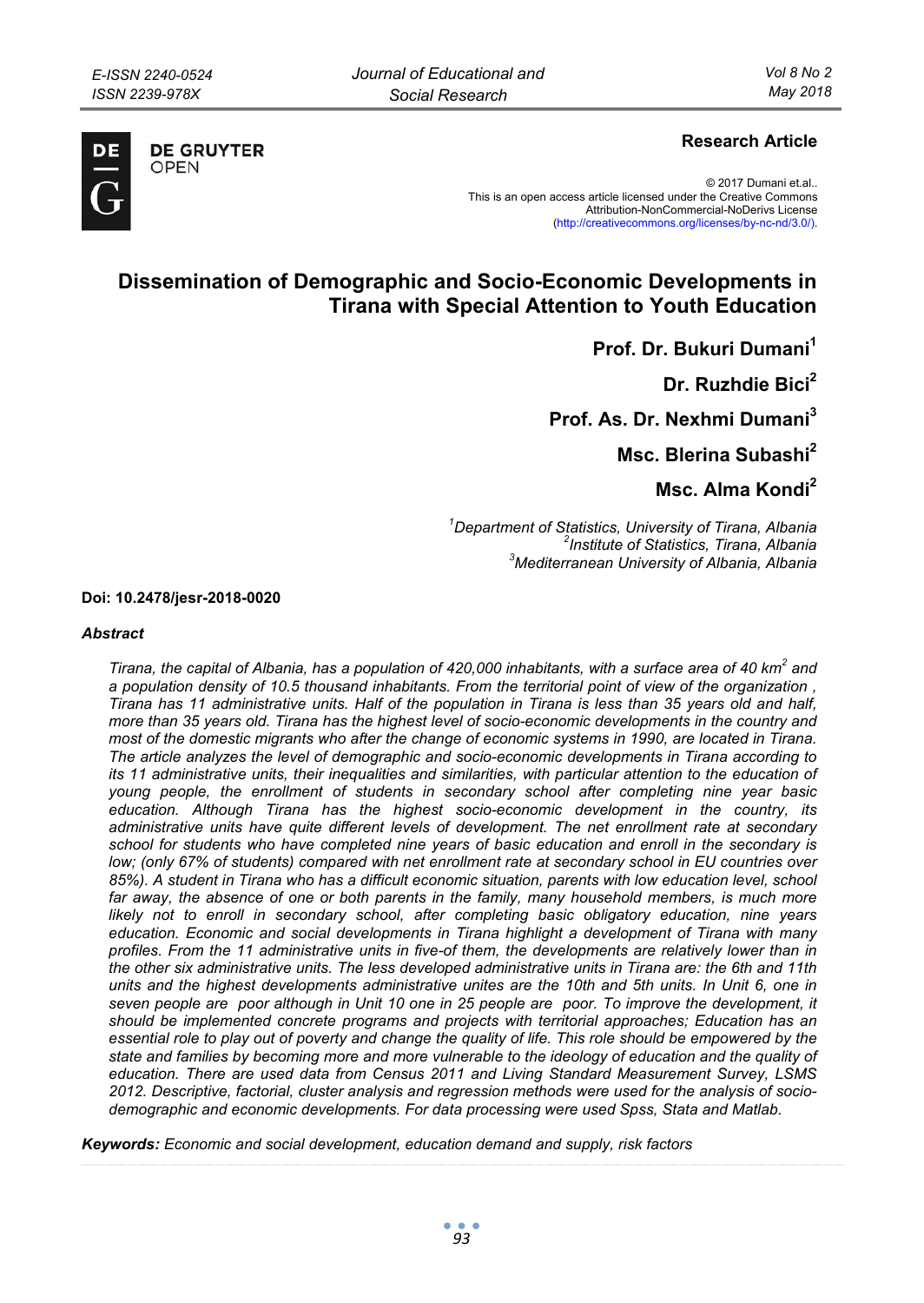### **1. Introduction**

Tirana is the city with the largest population in the country. The establishment of Tirana as an urban center dates from 1614 (Jasa, 1997). On February 11, 1920, Tirana became Albania's capital city. Following the proclamation, the capital adds administrative, economic, social and cultural functions, taking the appearance of an urban capital (Miho, 2003). In the first general population Census in Albania in 1923, Tirana counted 10.8 thousand inhabitants (Instat, 2013). In 1945, Tirana had about 60,000 inhabitants. Before the collapse of the communist regime in the 1989 Census, Tirana had 238 thousand inhabitants. In the 2001 Census, its population grew sensitive also due to internal migration, which was previously rigorously controlled. Based on 2011 Census, in Tirana there are 419 thousand inhabitants. The population of Tirana accounts for almost one-third of the population of cities or 15% of the population of Albania. Tirana's prefecture based on 2011 Census had 750 thousand or almost 1/3 of Albania's population.

In Tirana nearly one in ten people is poor. Meanwhile, a 21-years-old person in Tirana has completed an average of 12 years of schooling and nearly one-third of the 21-years-olds have at least one university degree, comparable figure with countries in the region and beyond. After system changed, in 1990, Albania inherited an educational level with significant achievements in relation to economic developments. In the early 1990s, Albania, according to the Human Development Index (HDI), was ranked 10 times higher than the GDP per capita (UNDP, 1995), and in 2014, Albania HDI is ranked 14 countries ahead of GNI (UNDP, 2015) which shows the important social achievement, such as education and life expectancy, rather than economic developments. According to HDI, Albania is ranked in the 85th place from 188 countries around the world.

Despite the country's limited economic and financial resources, a low productivity of the economy, education has been consistently considered a priority in development policies, a tool of individual and social emancipation.

Following thelaw passed by the state in -1946 for the elimination of illiteracy for 12-40 years old and gender inequalities in education, in 1952, was introduced compulsory seven-year education for children ages 7-14. In 1965, from the seven-year system were moved into the compulsory eightyear system. Since 2004-2005, the nine-year education system becomes compulsory from 6 to 16 years old. Actually, the structure of pre-university education was organized: 5 years of elementary education, 4 years of lower secondary education and 3 years of general secondary education (not included the professional education level). In the early 1990s, despite the public schools, the first private schools were visible; and private education expands more and more. Although educational achievements in Tirana are important compared to economic developments, net enrollment of upper secondary school students is still low; only 67% of students aged 15-18 old who have completed compulsory education (nine years) enroll in secondary school, while in Europe and other countries in the region this figure is more than 85%. For Albania, only 62% of students aged 15-18 old are enrolled in the upper secondary school. Despite the profound changes in the education system, educational attainment and attendance rates are quite different from one region to another in Albania (Bici, Dumani, 2016) and between administrative units in Tirana.

Socio-economic and demographic developments in Tirana vary greatly from one administrative unit to another. There is a characteristic relationship of different variables with the same influenced direction visible to all 11 units. There is no administrative unit where there is evidence of lower education, lower unemployment, lower poverty, and higher per capita consumption.

## **2. Data and Methodology**

Data are obtained from the 2011 Census and the Living Standard Measurement Survey 2012. The 2011 Census data analyzes the distribution of developments in Tirana by administrative units. There are taken in the consideration ten variables with demographic, economic and social dimensions. Data analysis has been used for key component methods, factor analysis, cluster analysis and logistic regression. The 2012 Living Standard Measurement Survey data analyzes the enrollment in the secondary school of students aged 15-18 who have completed nine years of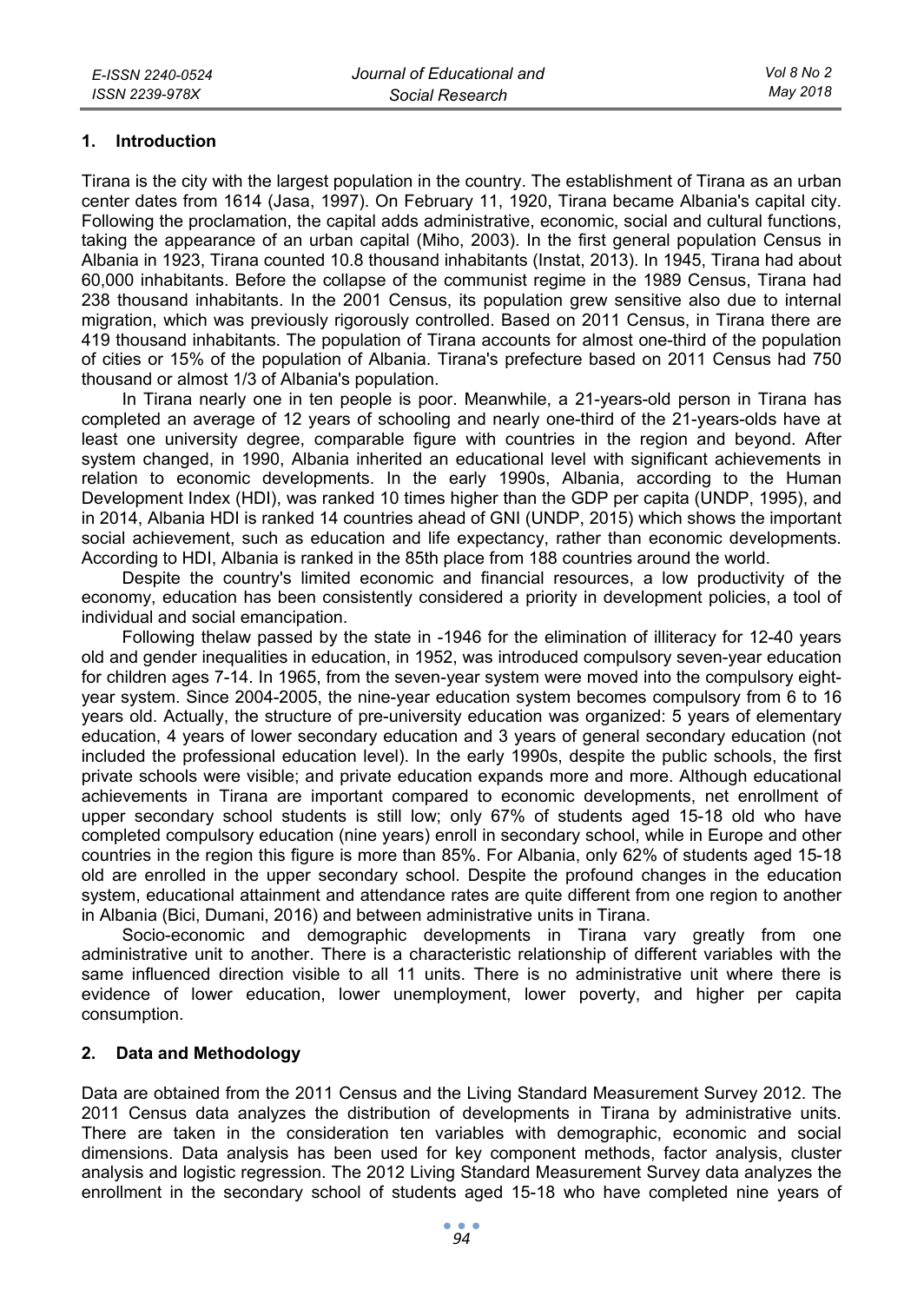| E-ISSN 2240-0524 | Journal of Educational and | Vol 8 No 2 |
|------------------|----------------------------|------------|
| ISSN 2239-978X   | Social Research            | Mav 2018   |

school. Five explanatory variables for enrolling or not enrolling in secondary school students are reviewed. Regression analysis was used to test the regressive relationship between enrollment and other influenced variables. LSMS is much power full and it takes to the consideration multidimensional factors influencing the education, while the Census can be produce data in lower administrative divisions, 11<sup>th</sup> units in our case. LSMS 2012 allows estimating different socioeconomic development indicators on the urban and rural level, regions and prefecture of Albania (World Bank, Instat, 2016).

Results are produced using different statistical programs like SPSS, Stata, Matlab.

## **3. Demographic and Socio-Economic Development of Tirana**

## *3.1 Demographic profile*

Tirana is divided into 11 administrative units (Figure 1)<sup>1</sup>. The population in each administrative unit varies from 15 thousand inhabitants up to 10 thousands inhabitants, and in some administrative unit. in two of them the number is over 60 thousand inhabitants



**Figure 1.** Administrative units of Tirana

The density of Tirana is 10.5 thousand inhabitants per km<sup>2</sup> or 2-3 times more than the majority of the capitals of the Europe<sup>2</sup>. The City center, administrative unit 10 have the highest population density, more than 20 thousand inhabitants per km<sup>2</sup>, followed by unit 5 and 9. The units with lower population density are the units that are located more in the periphery of Tirana, units 1, 2, 6, 11 (Annex 1).

Although Tirana is getting older faster than the rest of the country, its age structure is still relatively young (Figure 2). Average age in Tirana was 36.2 in 2011 from 33.4 in 2001 and 30.1 in 1989 (median age of the population of Tirana is about 34 years old from 42.2 years (January 1, 2014) to EU28 countries $^3$ .

*2 http://www.citymayors.com/statistics/largest-cities-density-125.html; The largest cities in the world and their mayors 2010. (For countries with higher population density, 40 first places belong to developing countries).* 

 *Ec.europa.eu/statistics/population* 

*<sup>1</sup> www.reformaterritoriale.al/kryesore/ligji-115-2014. "Për ndarjen administrativo territoriale të njësive të qeverisjes vendore në Republikën e Shqipërisë"*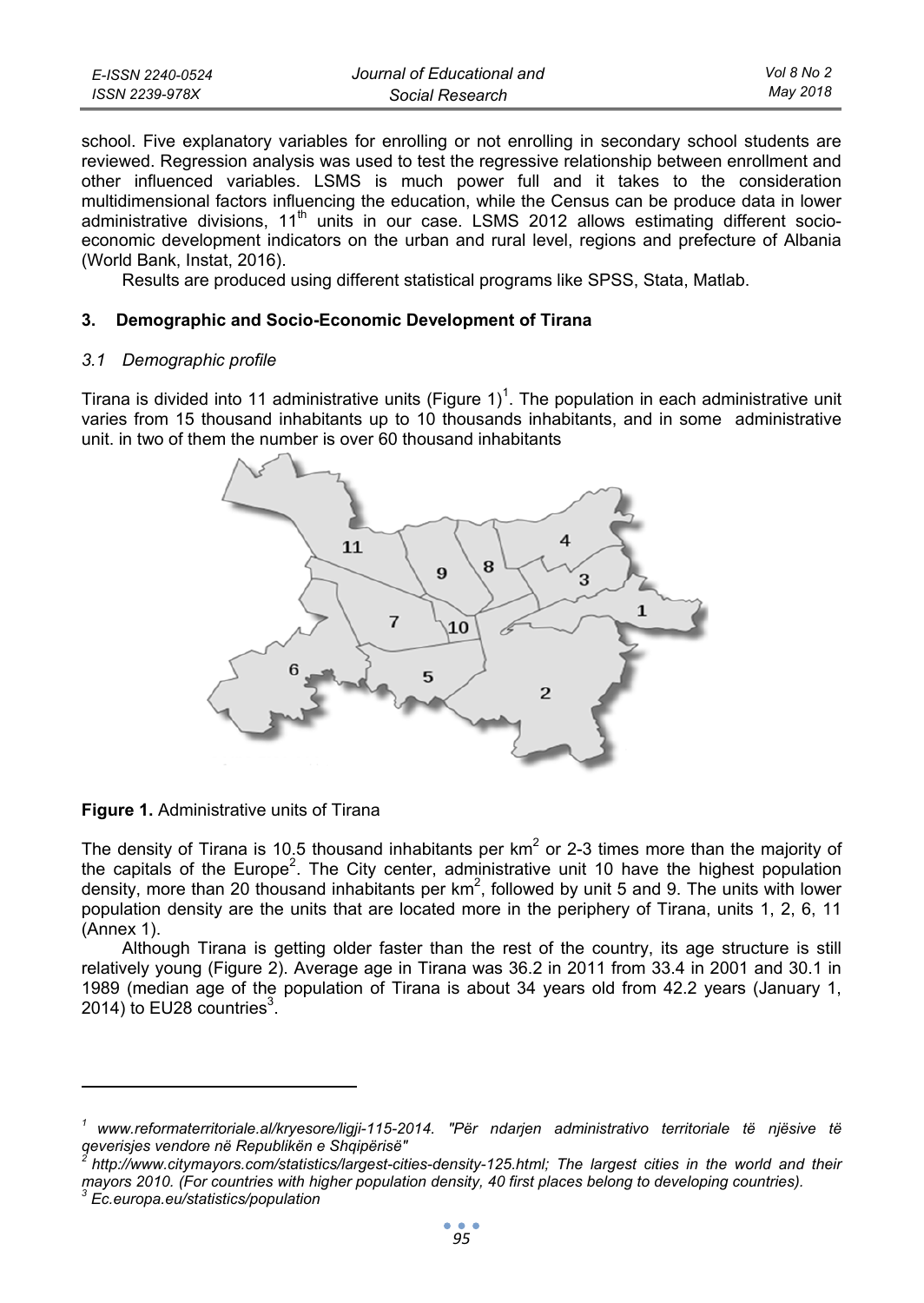



In all administrative units it is noticed that the narrowing of the pyramid base, the continuing decline in fertility and the increase in the average age of the population. The lowest average age is in Units 11 and 6, respectively 33.4 and 34.8 years. The highest average age is in the  $10<sup>th</sup>$  and  $5<sup>th</sup>$  units, respectively 41.4 years and 38.2 years old. In Units 6 and 11 there are more children 0 - 14 years (about 21%). Also, the youth dependency coefficient is higher in the  $6<sup>th</sup>$  and 11<sup>th</sup> Units. The most noticeable breakdown of the age pyramid of the population in Unit 2, so visible from the others, is explained by the presence of the most numerous students in this unit.

## *3.2 Consumption, poverty and inequality*

The analysis of developments in Tirana points out a characteristic association of indicators from one unit to another. Where schooling is higher, per capita consumption is higher, education is higher, lower poverty and unemployment is lower, (Annex 2, 3).

Poverty, depth and severity of poverty are higher in the 6<sup>th</sup> and 11<sup>th</sup> Units. Actually (April 2017) in Tirana there are 2287 families in economic assistance and 18% reside in the  $6<sup>th</sup>$  administrative Unit. In Tirana, inequality in consumption is higher than inequality in education. The Gini consumption coefficient is 0.27 and for years of education for the population 21 years and above reaches 0.18, which expresses the commitment of families and individuals to education even when economic resources are limited. Inequality in consumption is lower in  $6<sup>th</sup>$  and  $11<sup>th</sup>$  Units; In these units, citizens are more unequal in consumption than in education.

# *3.3 Employment and unemployment*

The structure of employment has been changed with years (Instat, 2017). Using the employment data collection source is not possible to produce data by administrative units. So in these conditions we will judge for the development trend till that year and the variables taken together configuration the simultaneous socio-economic development for Tirana and its administrative units.

In Units 1, 3, 4, 6, 11, unemployment is above the average level of unemployment in Tirana; about one-third of the labor force in these units was unemployed, from 22.5% to Tirana. Unlike the  $10<sup>th</sup>$  unit where unemployment is twice as low and poverty is nearly 4 times lower than in units 6 and 11. The unemployment rate according to the Census 2011 in Tirana was 22.5%. In 2015 unemployment reached 17% (Instat, 2015) and in 2016 about 14% (Instat, 2016).

Unemployment among young people is higher. The highest levels for men and women are in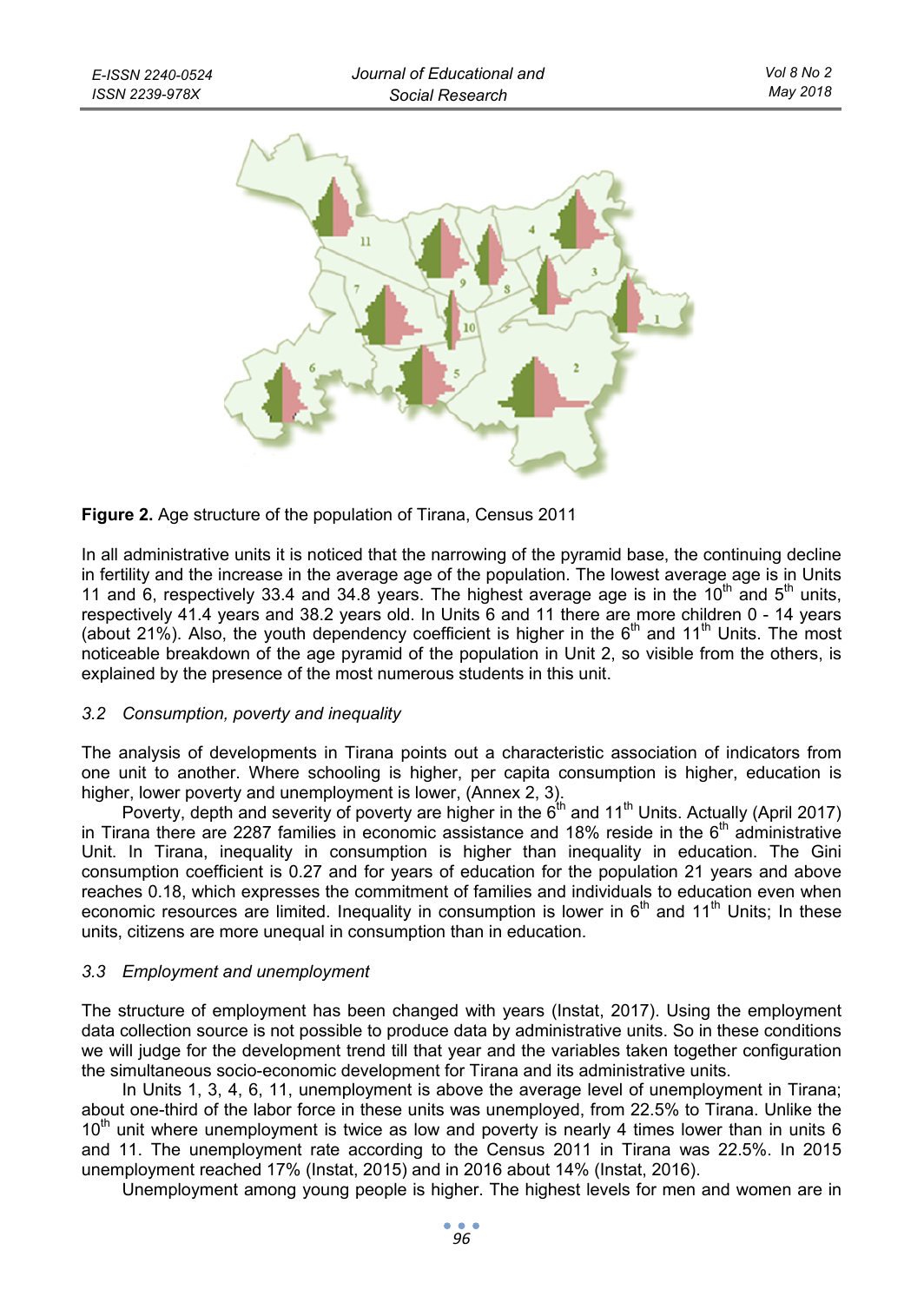| E-ISSN 2240-0524 | Journal of Educational and | Vol 8 No 2 |
|------------------|----------------------------|------------|
| ISSN 2239-978X   | Social Research            | Mav 2018   |

the age group 20 – 29 year old, especially in the age group 20-24 (Figure 3). Unemployment in 2011 is more widespread in all ages compared to 2001 (Dumani, Koka, 2008). Activity coefficients are lower for both men and women in 2011.



**Figure 3.** Employment and Unemployment in Tirana, Census 2011

Labour force participation rate coefficients are higher in males than females; the highest levels of economic activity coefficient for males are reached in the age group 30-49 and for women in the age group 25-49 years old.

## *3.4 Educational achievement*

 $\overline{a}$ 

Educational achievement expresses the process of human capital formation through completion various levels of schooling.

Educational achievements of Albania compared to EU countries for the 25-64 age population have quite a difference<sup>4</sup>; in Albania, nearly 1/2 of 25-64 year olds have only a nine-year diploma, or twice as high as in the EU21 and OECD countries. The share of the population with secondary education in Albania is also much lower. Meanwhile, the percentage of adults with higher education is twice as low in Albania than in EU21 countries (Table 1).

**Table 1.** Educational achievement for the population 25 - 64 years by diploma level, 2014

| Education achievement % |              |                                          |                    |                         |       |
|-------------------------|--------------|------------------------------------------|--------------------|-------------------------|-------|
|                         | Till primary | 8/9 years of school<br>(lower secondary) | Upper<br>secondary | University<br>or higher | Total |
| Albania                 |              | 42                                       | 35                 | 15                      | 100   |
| EU21                    |              | 14                                       | 47                 | 32                      | 100   |
| OECD                    |              | 15                                       | 44                 | 33                      | 100   |

**Source:** OECD. Stat Database (online education); For Albania: LSMS 2012

Average number of schooling for the population 25 years old and over is 10.1 years based on LSMS 2012 (Annex 2, 3). This level is increased but still is far compared with other regional countries like Croatia, Montenegro, Serbia, Rumania, Slovenia where the average years of schooling are around 11-12 years and other developed European countries where the mean years

*<sup>4</sup> Is considered age group 25-64 years old for comparison purpose with European Countries*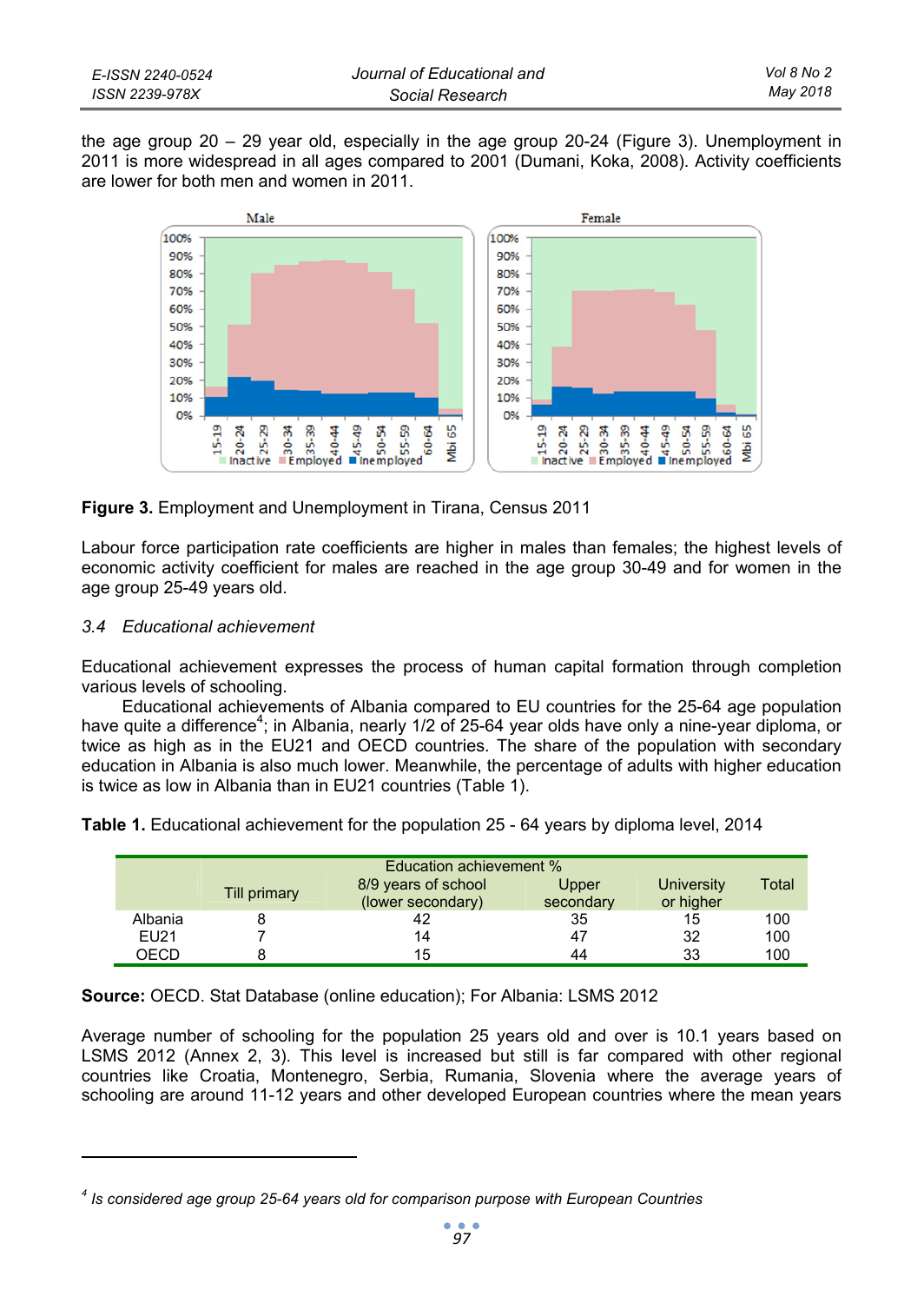| E-ISSN 2240-0524 | Journal of Educational and | Vol 8 No 2 |
|------------------|----------------------------|------------|
| ISSN 2239-978X   | Social Research            | May 2018   |

of schooling varies from 11 to 14 years per person aged 25 and over $^5$ .

The highest years of schooling for the population 25 years and over for 2012 have England, 13.8 years, Switzerland, 13.8 years and German 13.3 years. The increase of years of schooling by areas based on LSMS 2012 have changed with faster rhythm compared with earlier periods (Figure 4).





The average number of years of schooling has increased from one survey to another for the country and each area. Tirana is the most educated area. A person aged 21 and over in Tirana has averaged 12.1 years of school $^6$ .

After changing the system in 1990, internal movements were free; internal migrants are mostly concentrated in Tirana. Those arriving in Tirana after 1991 have influenced the increase of the average number of years of education for the citizens of Tirana. Migrants who continue to come to live in Tirana have spent more years in school, compared to the non-migrant population.

Migrants from rural areas toward urban centers often have a higher educational level than the rest who do not migrate, as they have more knowledge about the opportunities for a better life that an urban center or capital has to offer (Dumani, 1997). Compared to non-migrant people in the city are often less educated paradoxically, departures from these areas can cause a decrease in the average level of education both in the destination and in the places of origin. But in the case of Tirana the arrivals (migrants) have contribute to increase of average years of school of the population of Tirana. In the case of the non-migrant population in Tirana, a person aged 21 years and above had completed an average of 11.4 years of schooling, the arrivals in Tirana after 1991 had averaged 11.7 years of schooling and arrived population after 2001 have completed on average 12.4 years of schooling.

In the city of Tirana one in three 21 years old and over has a university degree or higher (Instat, 2012), almost the same level as the EU and OECD countries in 2014. The situation by administrative units in Tirana is very different. It seems unbelievable, but data from the 2011 Census show that in the  $5<sup>th</sup>$  and  $10<sup>th</sup>$  Administrative units in Tirana one in two persons aged 21 and older have at least a university degree. Percentage of university degree up to 21 years old and over in 2011 varies from 13% to 49%. The lowest percentage of persons 21 years and older with at least a university degree is at 6<sup>th</sup> and 11<sup>th</sup> unit respectively 13% and 20% respectively, 33% for Tirana.

In units with higher levels of development in the 10<sup>th</sup> and  $5<sup>th</sup>$  units, unemployment is at a lower rate, but the unemployed is visible even for people with higher education; in unit 10, about 40% of the unemployed are under higher education and in unit 5 it reaches 35%. In other units, the share of the unemployed with higher education (to total unemployed of each unit) ranges from 18-24%.

The question arises: is market inefficiency, or high completed diplomas, some of them, are inefficient, or both? In order to be responsive, market research, job-seeking proposals should be undertaken, stimulation of the debate on the quality of education and possession of knowledge versus getting diploma.

Studies for the labour market demand-supply almost non-existent and not rare diploma reduced to the instrumental dimensions. For years, the issue of a more appropriate educational and

*<sup>5</sup> ec.europa.eu/eurostat/data/database* 

*<sup>6</sup> Lsms database: http://www.instat.gov.al/en/figures/micro-data.aspx*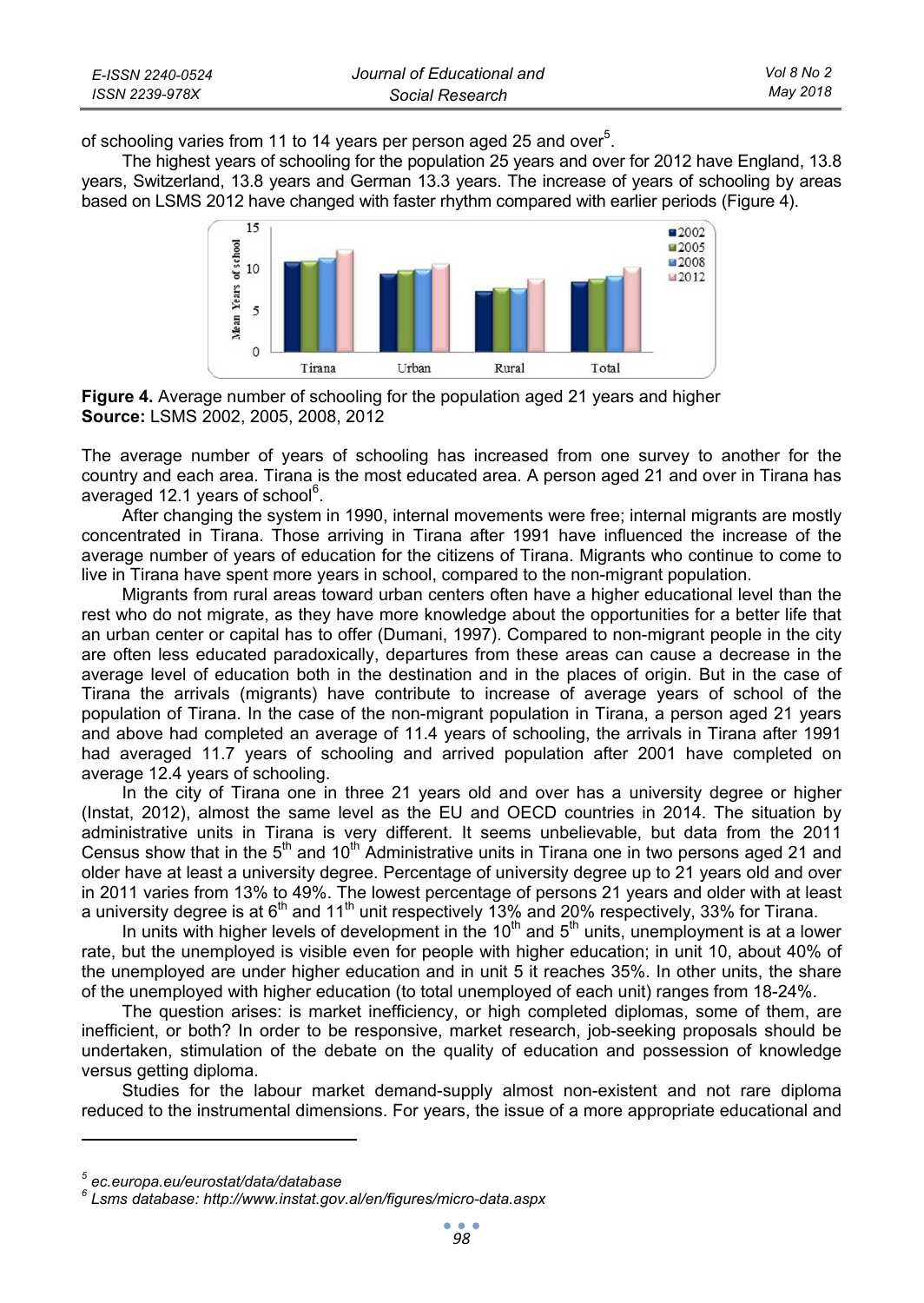| E-ISSN 2240-0524 | Journal of Educational and | Vol 8 No 2 |
|------------------|----------------------------|------------|
| ISSN 2239-978X   | Social Research            | May 2018   |

learning curriculum offering has been raised in line with market demands. Although there is a late shift to change, there is still a disadvantage in Albania among students enrolled in vocational secondary education and general secondary education, which reaches 13% in vocational education and 87% in general secondary education. In many European countries this ratio for students enrolled in vocational secondary education varies from 33% to 84%<sup>7</sup>. These strong differences, recommend a deep reform in the educational offer.

For persons 21 years of age and higher with university degree and above, the level of poverty is higher compared to persons with secondary vocational education. The poverty level for persons 21 years and over with 4/5 year secondary vocational education is 3 times lower than those with gymnasium, respectively 3% by 9%.

Albania's population is 82.6% (Instat, 2012) and is composed of population with ethnic and cultural backgrounds in Albania, and 17.4% consists of Greek, Macedonian, Montenegrin, Romanian, Roma, Egyptian and Greek ethnicities. For the educational achievement, the Roma population presents a profound contrast: a person aged 15 years and over or 21 years and above has averaged 3.1 years of school, compared with 12 years of schooling for Tirana and about 10 years for Albania.

This state of affairs in the Roma community constitutes accusation of the system and appeal for quick changes. Moreover, when talking about Albania's EU integration, the ethnic dimension of poverty is at the center of the credentials of the association of new countries.

But just comparing school years and supposing all the other equal would not help change the situation without concrete children's education programs in this community. The education of Roma children is not merely a matter of bringing an ethnic group and "supposing all the other equal". The real world is made up of the difference "all unequal things collected" (Nurja, Sevrani and Dumani, 2014) and standardization should not make the gross results forget. Thus, "the school performance of Roma children is lower, but with a comparable mother's degree the difference fades". Thus, children of Roma origin do not go in school (all the other equal things): their mothers are on average less graduate than mothers of other children, which means they are less familiar with the school universe and that teachers should treat the differences realistically amongst students as well because these differences do not come directly from ethnicity of origin.

In the Roma community, mothers with higher levels of education also have children with a higher educational achievement (Figure 5).



**Figure 5.** Education of individuals aged 21 years old and over by education of mother to Roma community

**Source:** INSTAT, Census 2011

*<sup>7</sup> data.uis.unesco.org/Index.aspx?datasetCode=EDULIT\_DS*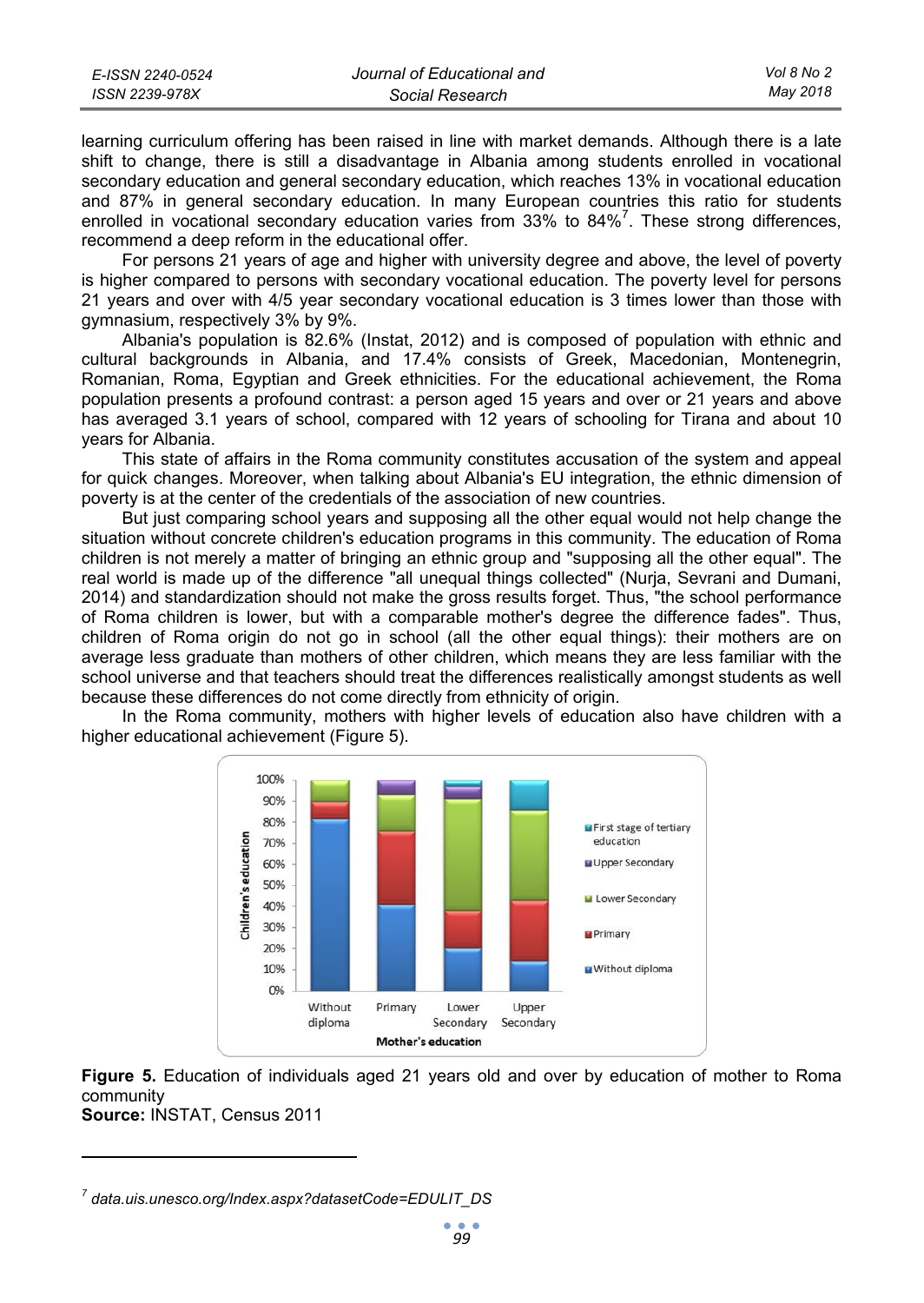| E-ISSN 2240-0524 | Journal of Educational and | Vol 8 No 2 |
|------------------|----------------------------|------------|
| ISSN 2239-978X   | Social Research            | May 2018   |

In mothers with no diploma to the Roma ethnicity, 80% of children are without a degree, while with the growth of mother's education, the percentage of Roma children without school or a primary school diploma drops from one level to another. In mothers with a secondary school diploma, only 10% of children 21 years and older are without school or without a degree in elementary school; while 60% of children have at least a nine year school diploma.

#### **4. Students enroll in secondary education**

#### *4.1 Participation in secondary education*

Participation in education shows the current registration of different ages in school activity. Unlike the educational achievement that points to those who have completed a certain level, participatory indicators are indicative of the moment.

The net enrollment in basic education from 7 to 15 years of age is almost complete (Bici, Dumani, 2016). The age of 15 years corresponds to the end of the nine-year primary school education for the earliest pupils. The registration begins to decrease at the age of 15 and older at the age of 16. While in Albania the decline starts immediately after 8/9 years of education, in OECD countries the high fall in enrollment rates (World Bank, Instat 2016) is observed at the end of secondary school. The net enrollment of students in secondary school is quite low, only 62.4% of over 85% in Europe. Some countries have even higher enrollment rates in the middle, such as Slovenia 93%, Israel 92%, Japan 97%, etc. The net enrollment of students in secondary school in Tirana is low, 67%, the same as the net enrollment rate in LSMS 2008 (Bici, Dumani, 2016). Low enrollment in secondary education faces supply and demand issues.

#### *4.2 Reasons for Not Enrolling at Secondary School*

There are declared three main reasons for non-enrollment in secondary school that make up about 80% of the cases:

a. Almost half consider their completed education with the achieving nine year basic education. b. They have no interest in pursuing further. c. The school costs too much (Figure 6).



**Figure 6.** Reasons for Not Enrolling in Secondary School **Source:** Lsms 2012, (author's calculation)

Schooling costs are sensitive to families in economic difficulties. An assessment shows that in Tirana nearly 5,500 children aged 15-18 year olds live in economically poor households (LSMS 2012). But is poverty affecting the level of schooling or non-attendance is influencing poverty?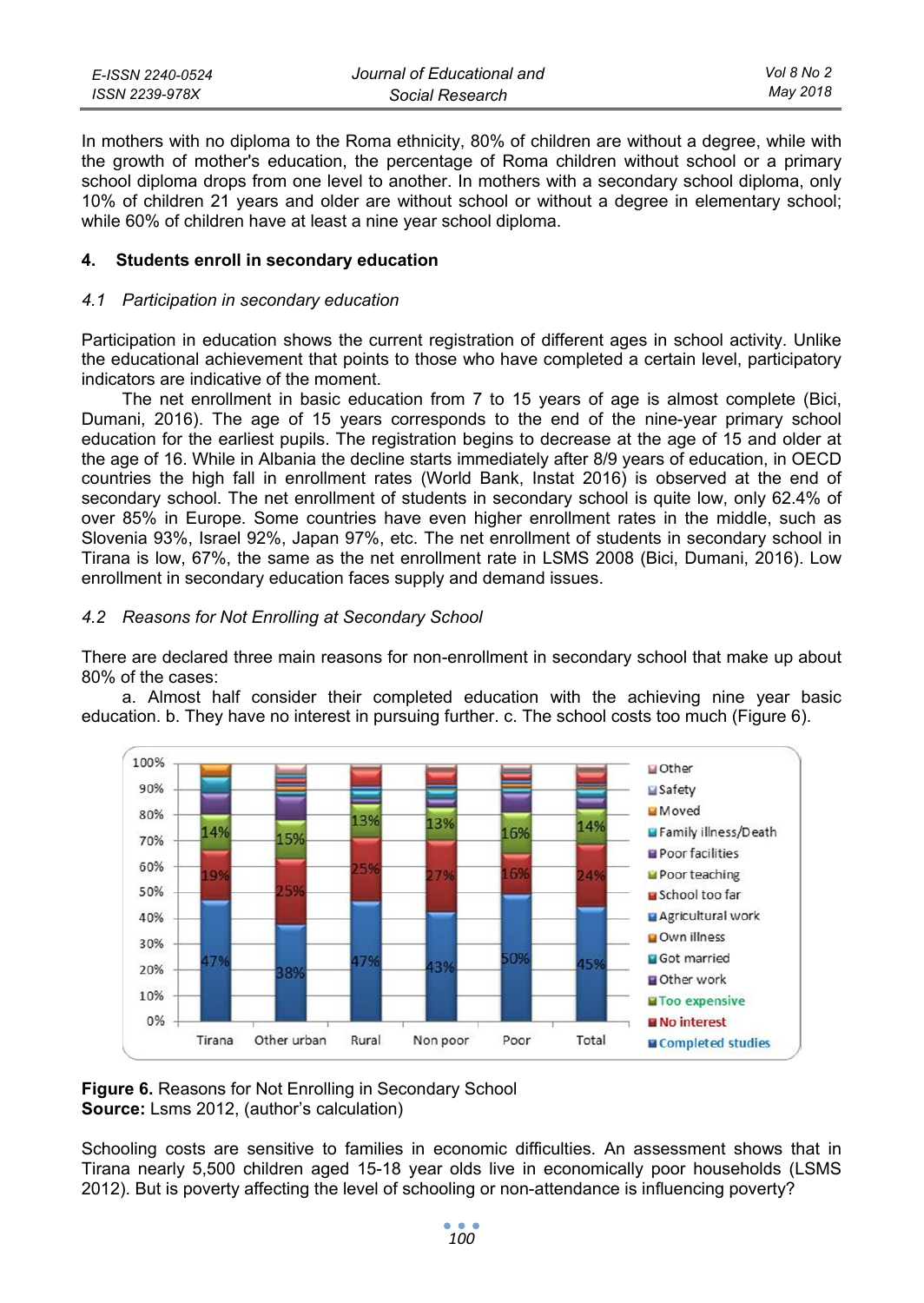| E-ISSN 2240-0524 | Journal of Educational and | Vol 8 No 2 |
|------------------|----------------------------|------------|
| ISSN 2239-978X   | Social Research            | May 2018   |

In poor families, the life of children is difficult; children live with adult concerns to ensure basic condition for living. And when children are concerned about survival conditions, it's not easy for them to focus on school culture. In a difficult financial situation or deteriorating families will spend on education only if survival is safe (Pair, 2000). But people do not choose to live in misery.

Empirical analyzes show the complexity of the links between poverty and education, as well as their evolutionary character; research does not establish systematic correspondence between the poverty level and the costs that households spend on child education (Henaff, et al. 2009). If education can play a role in the fight against poverty, the nature and importance of this role remains controversial (Henaff, et al. 2009).

Although poverty may be an easy obstacle to overcoming, family poverty is not enough to explain student non-enrollment; other factors not only economical factors can affect to reduce it, such as engaging parents more effectively in the ideology of schooling. The school also has an important compensating role in the face of forms of poverty and that it should constantly convey the message that education should be developed regardless of poverty, in order to enable the emergence of poverty (Henaff, et al. 2009). The school does not recognize parents difficulties in raising and educating children in poor families. Faced with forms of poverty, often geographically focused, the role of the school is significant (Fougère, 2007).

When the majority of unregistered students consider completed studies of nine years of education, they have no interest in continuing school, feel insecure in the labor market, etc., state, school education efforts, and co-ordination with family endeavors remain opportunities for boosting demand for more education.

School education is largely determined by educational offerings (Henaff, et al. 2009). Educational offer should awaken interest that the diploma of secondary education be evaluated in the labor market, not diploma for diploma, instrument diploma. Having a diploma does not always prove successful if the graduates do not possess the knowledge and do not respond to the market.

When parents are more educated, poverty is at lower levels, families have more commodities including more books, and children are prone to performance better than those in poor families (Henaff, et al. 2009).

Data on Albania shows that with the increase of parents' education, the poverty of children and young people decreases. The poverty rate for children aged 15-18 with parents up to 8/9 years of age is over twice as high as that of secondary education (Table 2).

| Education of the mother | Poverty level of children and youth, %<br>15 - 18 age old<br>$0 - 18$ age old |      | Net enrollment rate for<br>15 - 18 age old |
|-------------------------|-------------------------------------------------------------------------------|------|--------------------------------------------|
| Nono                    | 30.1                                                                          | 29.3 | 48.9                                       |
| Basic                   | 23.3                                                                          | 20.4 | 55.6                                       |
| Secondary               | 18.0                                                                          | 12.1 | 71.6                                       |
| University and higher   | 6.9                                                                           | 4.6  | 71.0                                       |
| Total                   | 19.7                                                                          | 16.2 | 62.4                                       |

**Table 2.** Poverty level and net enrollment rate to the secondary education by education of the mother in Albania

**Souces:** Lsms 2012 (authors calculation)

The household poverty level is not enough to explain non registration of the students. This means that even to the non poor households exist non registration, leading effect of other factors. In the poor household, 37% of the children aged 15-18 years old who have completed 9 years of school or the basic education are not registered to the secondary level. In the non poor households 32% of the children who have finished the basic education level are not registered to the secondary (Annex 4).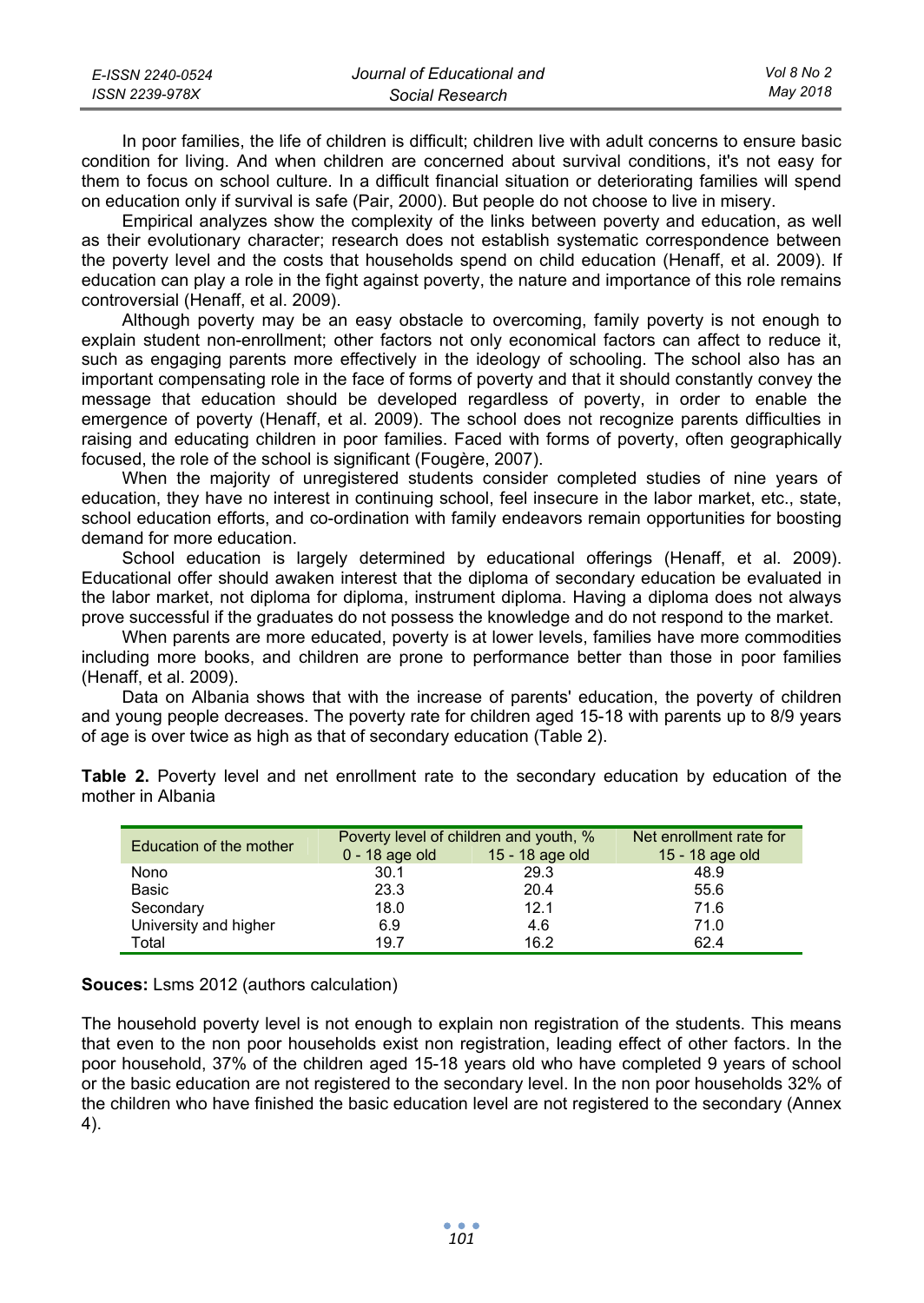| E-ISSN 2240-0524 | Journal of Educational and | Vol 8 No 2 |
|------------------|----------------------------|------------|
| ISSN 2239-978X   | Social Research            | May 2018   |

#### *4.3 Determinants of (non) enrollment in secondary schools*

To analyze the links and the importance of variables in secondary school enrollment, an analysis was carried out on the basis of the logistic regression model. The data used belong to children 15- 18 years old who have completed 8/9 year school. Dependent variable is categorical with two levels, whether or not enrolled in secondary school. The following explanatory variables were found to be most appropriate:

- Poverty status (Poverty)
- Maternal Education (Education)
- Distance of school (Distance)
- Number of children under 15 years old in the household (Children)
- Child with and without parents (Parent)

Two models were implemented (A, B). The results show that the explanatory variables included in the models A, B carry the explanatory power ( $p \le 0.01$ ), affecting the expected link direction and the coefficients are at 95% confidence intervals (Annex 5).

Secondary school enrollment is adversely affected when a student lives in a poorer family with lower parent education when the school is away (more than 30 minutes) when there are more children in the family than the age of work when a student lacks one or both parents in the family. In model A where the economic variable (poor /non poor) is included, its importance in non-enrollment in secondary school is indicated. A poor student has 1.3 times higher chance of enrolling in secondary school than a poor one, when other variables in the model remain constant.

Model B includes variables: poverty, school distance, maternal education, the number of children out of working age, and the presence of a parent in the family. The results shows that all variables in the model are significant and in the expected direction of the links.

Family poverty is not enough to explain the non-enrollment of students. In poor families, 37% of 15-18 year olds who are under nine are not enrolled in the middle. In non-poor households, 32% of children who are under nine are not enrolled in the middle (Annex 4).

Children with 8/9 year-old motherhood are less likely to be over 1.6 times more than enrolled in secondary school compared to children whose mothers have completed high school and upper secondary school.

In families with one and two children 15 years or less, the chances of enrollment in the middle are respectively 6 times and 3.5 times higher than in families with three or more children.

The absence of one or both parents in the family is a risk factor for enrolling high school students. A single-parent or parent-parent student has the risk of not registering more than 3 times higher than the children with both parents. The risk of a parent's absence in secondary school enrollment is much higher in Tirana than in Albania, over 3 times and 1.2 times higher than children with both parents.

A student who has a school over 30 minutes walking away from home has 1.3 times higher risk of not enrolling in high school compared to the student who has the nearest school. The same explanations for Tirana have also proved important for Albania and its region (Bici, Dumani, 2016).

## **5. (No) Development System**

Sectorial analysis stops at the special treatment of each development indicator and is supportive of integrated analysis, but they lack the wider context, the summary context of developments. Integrating city problems into a multi-dimensional analysis encourages positive changes by giving the system more development capacity. Through factorial analysis many variables information can be summed up in few factors. To the factorial analyses were considered ten variables for three dimensions of development: demographic, economic and social as follows:

#### **Demographic dimensions**

The average number of members in the family

The ratio of youth dependence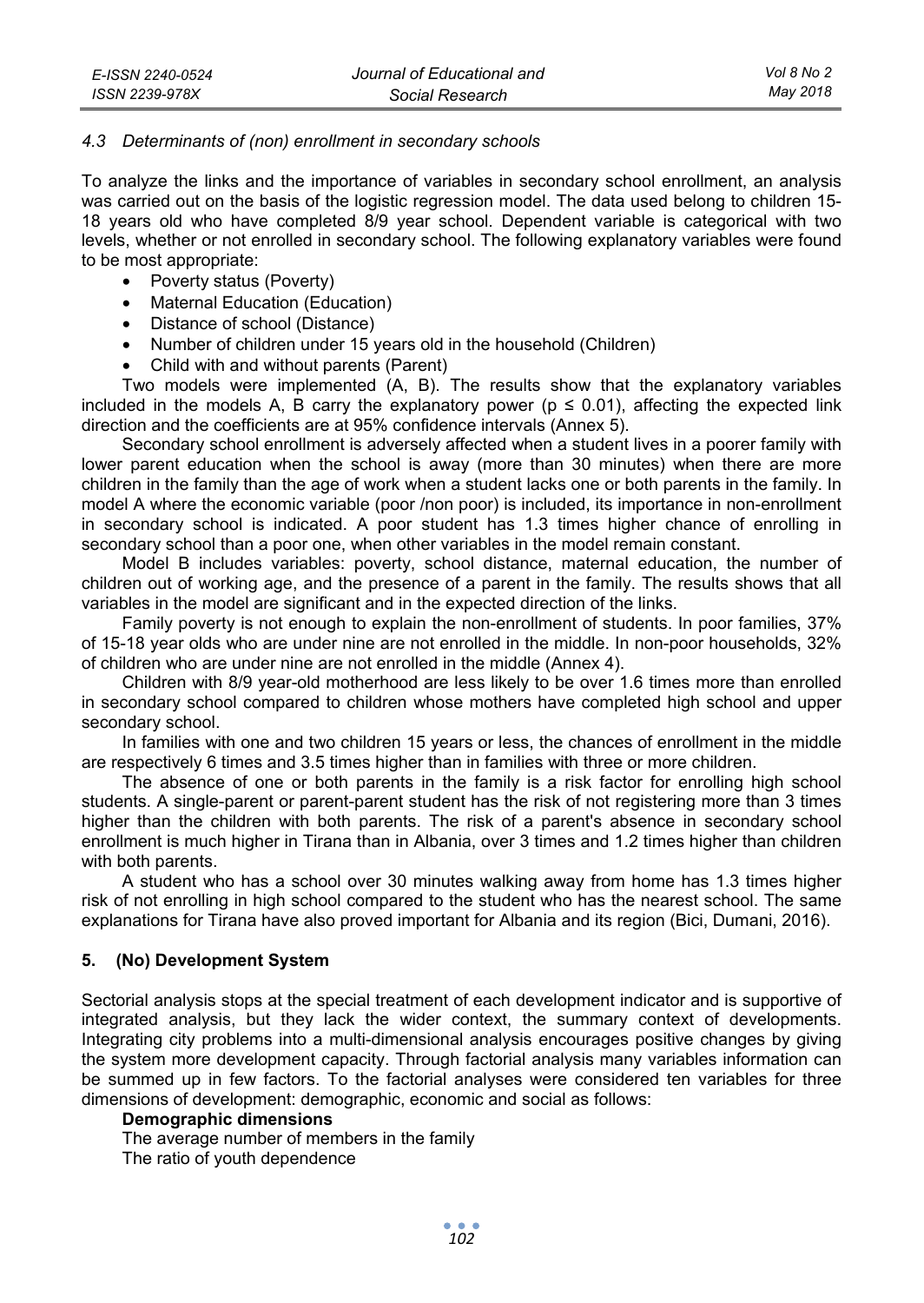#### **Economic size**

Average consumption per inhabitant Unemployment Poverty level The severity of poverty Number of residents per room **Social Dimensions**  Average years of schooling for 21 year olds and over Percentage of persons 21 years old and over with a university degree and upwards Inequality in Education

Correlative correlations of variables included in a factor analysis initiate model performance as the correlation matrix contains high correlations and partial correlations of low (Annex 6).

The factor analysis model performs perfectly: Information from 10 variables is summarized in a single factor (94.13% of variance of 10 components, value of statistic KMO = 0.77, p <.0001).

The latent structure expresses a general trend with the same development direction in the administrative units. The ranking of the Tirana administrative units according to the factor of economic and social development evidences the  $6<sup>th</sup>$  and  $10<sup>th</sup>$  administrative units at the end of developments in Tirana: lower developments in unit 6 and higher in unit 10 (Figure 7).



**Figure 7.** Ranking of Tirana Administrative Units by factor of economic and social development

The  $6<sup>th</sup>$  and 11<sup>th</sup> units on one side of the axis and the  $5<sup>th</sup>$  and 10<sup>th</sup> units on the other hand differ greatly from other Units:  $6<sup>th</sup>$  and 11<sup>th</sup> units are less developed in the whole of developments reviewed in the model; The opposite is found in the  $5<sup>th</sup>$  and  $10<sup>th</sup>$  units.

Factors of the factor are arbitrary and aim to identify a relative confrontation of administrative units with fewer and higher developments (Figure 8). The figure shows that the administrative units with relatively lower development are:  $6, 11, 4, 1, 3$ . Meanwhile, the units with relatively higher developments are: 10, 5, 2, 7, 9 and 8.



**Figure 8.** Socio-demographic development of administrative units in Tirana by main factors, Census 2011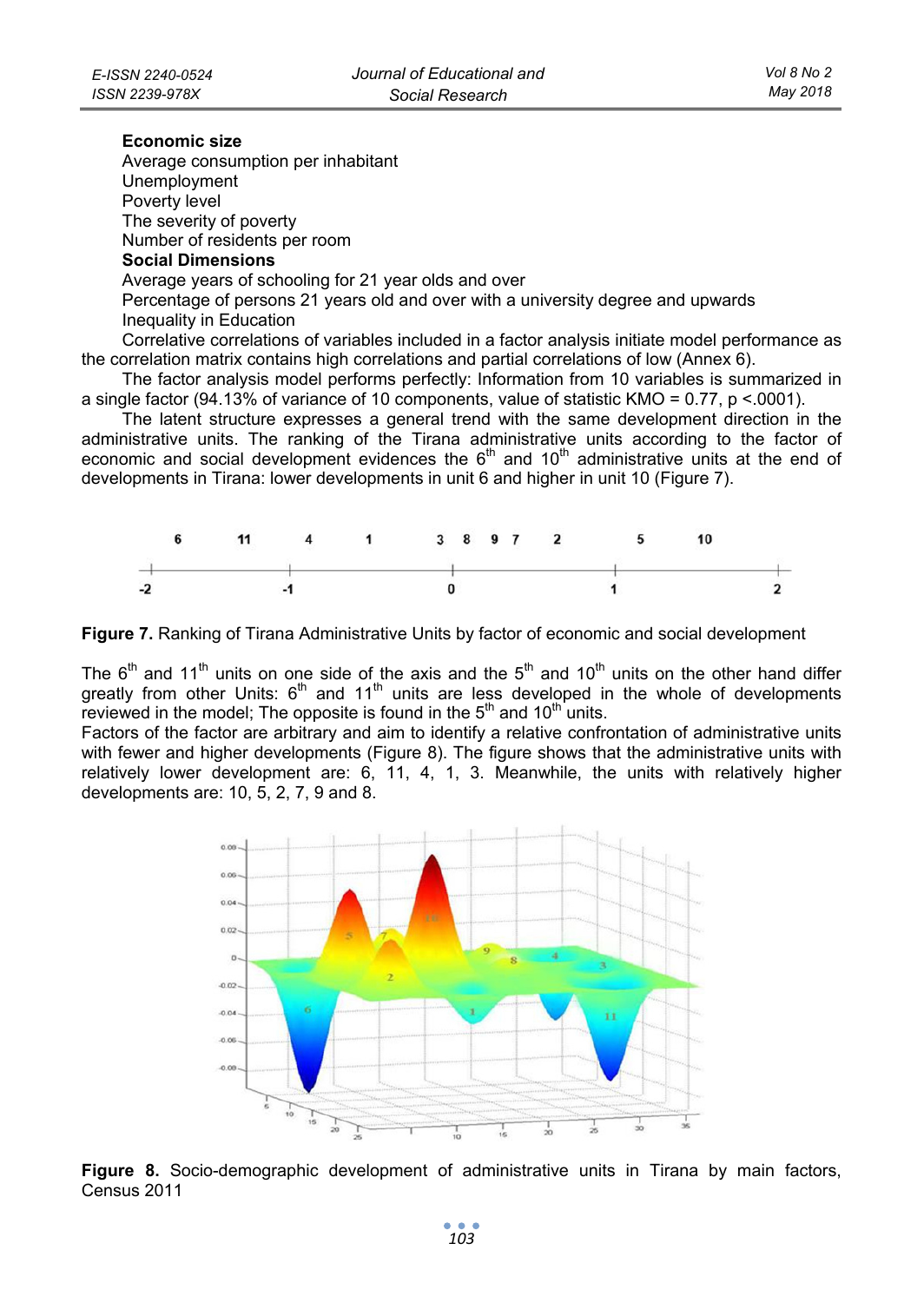| E-ISSN 2240-0524 | Journal of Educational and | Vol 8 No 2 |
|------------------|----------------------------|------------|
| ISSN 2239-978X   | Social Research            | May 2018   |

The assessment of demographic- and social- economic developments by administrative units (proportional look) points to Tirana "with many Tirana" (Figure 9). Despite improvements in some variables in Tirana and its administrative units, unit positions between two censuses  $(2001, 2011)$ are similar ( $Rs = 0.952$ ).



**Figure 9.** Evaluation of economic and social developments in the Tirana administrative units, Census 2011

By comparing estimates for the social and economic development of Tirana with Census data  $2001<sup>9</sup>$  and 2011 it is noticed that the administrative units 1, 6, 7, 8 have been downgraded; units 2, 3, 9, 11 have been improved, a place has been added to the rankings, and units 4, 5, 10 have not changed the rankings. In 2001, the  $7<sup>th</sup>$  ranked third, in 2011, is 2nd in third place after 10<sup>th</sup> and 5<sup>th</sup> in  $10<sup>th</sup>$  place<sup>10</sup>. The ranking of the administrative units and their grouping on the basis of economic and social developments show significant variability of development.

Cluster analysis allows the division of data, such as variables and subjects into homogeneous subgroups. Cluster analysis is an exploration procedure that often helps to understand the complex nature of links between variables. When data is grouped, some distance distances are used as a proximity index.

The clustering of administrative units and their cluster analysis is as follows (Figure 10):

In the first group: A 5, 10 In the second group: 2, 7, 8, 9

In the third group: 1, 3, 4

In the fourth group: A 6, 11

*<sup>8</sup> Tirana Reliev demo-ekonomik e social. 2005. Ilar, f. 107* 

*<sup>9</sup> Tirana Reliev demo-ekonomik e social. 2005. Ilar, f. 107* 

*<sup>10</sup> Purpose of this comparison is to give a total configuration of development despite any restriction for the lack of any variable for two years.*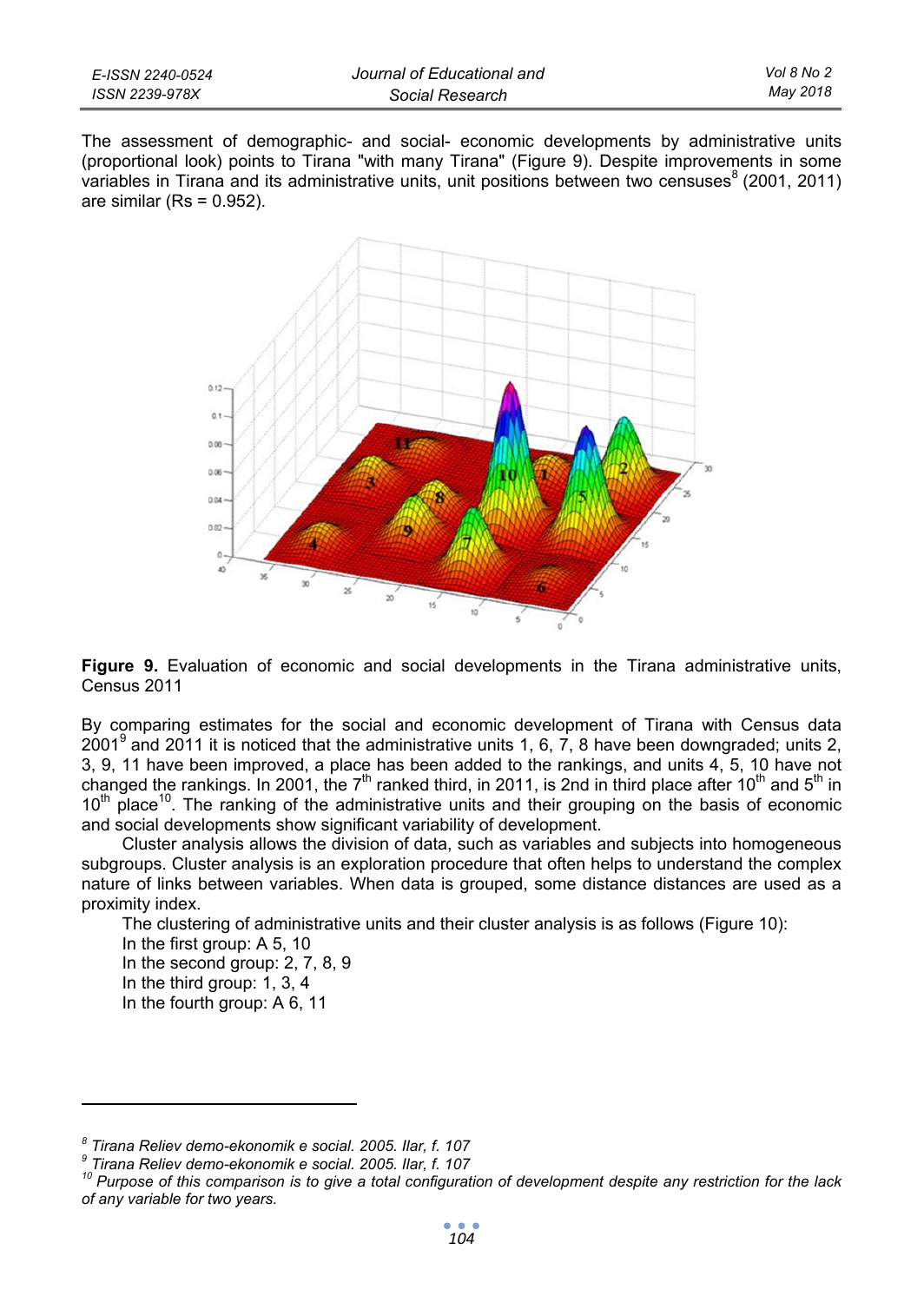

**Figure 10.** Grouping of Administrative Units according to Social Economic Development of Tirana, Census 2011

Territorial neighbors seem to be just as neighbors and in the whole of economic and social development. This grouping can create chances for effective intervention by the Municipality of Tirana such as lowering non-variable costs at group-level, potential investment at a time or chain in certain groups. With the city as a system, it is possible to efficiently scale the scale of the problematic sectors. From this point of view, pressure is placed on creativity and initiative, which become a factor of progress and that more decision-making centers will function more actively.

#### **6. Conclusions and Recommendations**

#### *6.1 Conclusions*

The demographic- and socio- economic developments in Tirana highlight a multifaceted Tirana. There is a characteristic association of developments where information from all variables is summarized in a single factor.

Less developed units are the  $6<sup>th</sup>$  and  $11<sup>th</sup>$  units and with relatively higher development are the  $10<sup>th</sup>$  and  $5<sup>th</sup>$  units. In units 6 and 11 there are more members per household or larger household size, more children and elderly dependents, more unemployment, more poverty, more extreme poverty, more people in one room, less per capita consumption and more little inequality in consumption, less education, more inequality in education than other units.

The secondary school enrollment analysis highlights the importance of parents' education, poverty, household size, lack of parenthood, distance to school, in Tirana. (The same variables are important determinants both at country and region level (Bici, Dumani, 2016).

#### *6.2 Recommendations*

Tirana needs to tackle faster, more swift changes to distribute progress anywhere, especially in units 6 (11<sup>th</sup> Combination) (Lapraka), where the percentage of children is higher.

When it comes to the education of children, policies must be concrete, especially for students with economic difficulties, for students living in families with poor economic conditions. It is necessary to develop concrete programs and projects with territorial approaches; social targeting of education policies for children in poor families, for children with 1 parent or no parents (such as free vocational training, etc.) and employment opportunities in poor families.

Education of students to the Secondary and university level is a matter of demand and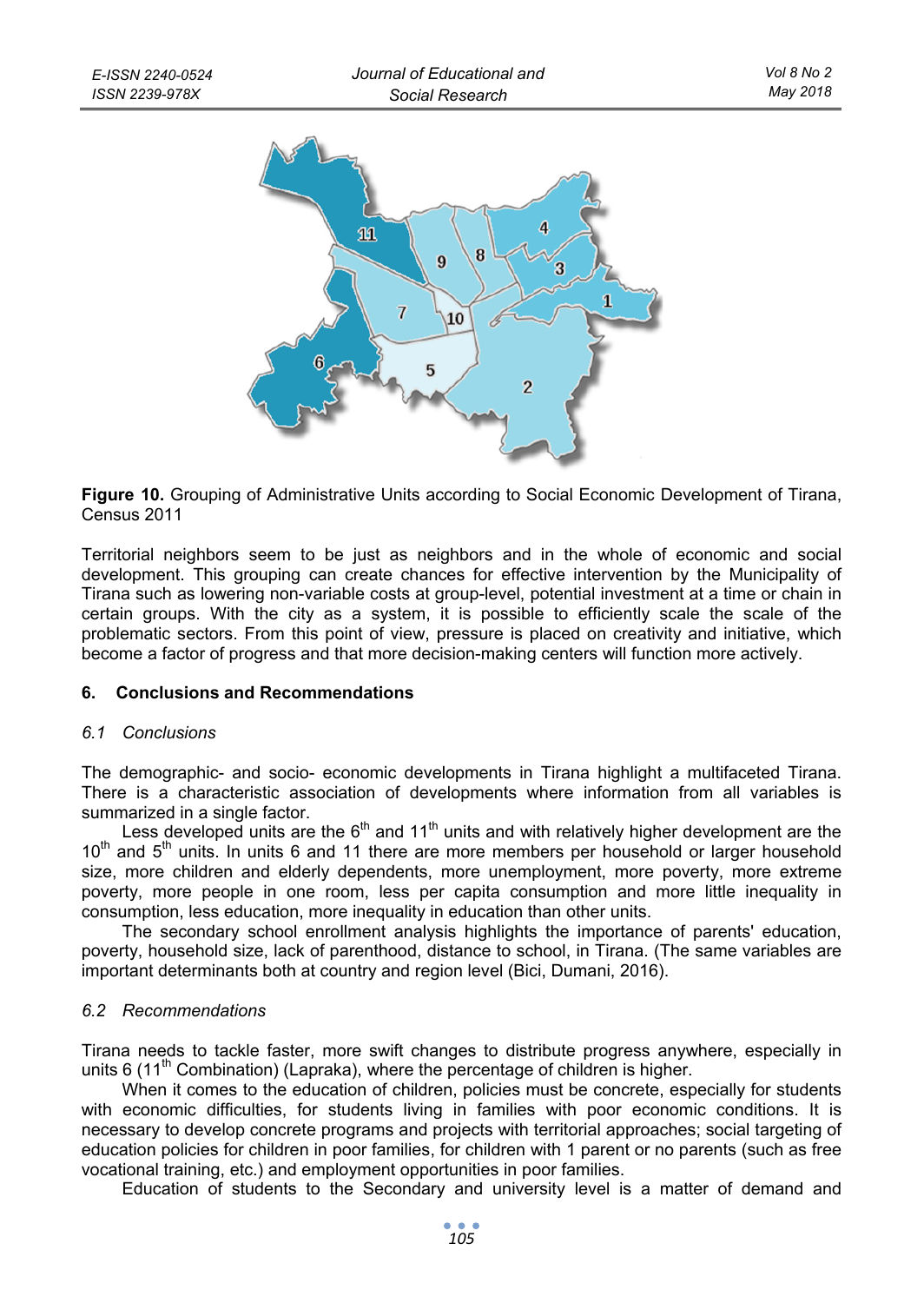| E-ISSN 2240-0524 | Journal of Educational and | Vol 8 No 2 |
|------------------|----------------------------|------------|
| ISSN 2239-978X   | Social Research            | May 2018   |

educational supply. Educational offer should awaken interest that the diploma of secondary and higher education be evaluated in the labor market. Encouraging the debate about the quality of education can increase the accountability of all that the diploma is not a diploma for a degree, an instrument diploma but reflects the mastery of knowledge. Action should be public; having a diploma does not always prove successful if the graduates do not possess the knowledge and do not respond to the market.

Educational institutions, parents, families, and society will need to be more involved in the ideology of child education. Better education, under other equal conditions, enables the preparation of employees capable of absorbing modern technology and accelerating innovation. "Let's change society to change school, change school to change society," writes French magazine Cahiers pedagogique since 2007. So much for Albania, Tirana and any territorial unit of this change of society from school, or school from society will need to be tackled quickly without wasting time.

## **Reference**

Bici, R., Dumani, B. (2016). *Factors influencing low net enrollment rate to secondary education*, International Journal of Science Innovation and New Technology, Tirana.

Dumani, B., (1997), *Elementë të demografisë, Popullsia dhe Zhvillimi*, albin, fq 89.

- Dumani, B., Koka. M. (2008), *Zhvillimet në Tiranë, Refleksione mbi sfida*, International Konference, Economic & social challenges and problems, Universiteti i Tiranës Fakulteti i Ekonomisë,Tiranë;
- Fougère, D., (2007). *Grande pauvreté et politiques éducatives*. L'actualité éducative du N°451, [Online], www.cahiers Pedagogiques.com/Grande pauvreté et politiques éducatives.

Henaff, N., Lange, M. F., Martin, J. Y. (2009/1) (n° 3). *Revisiter les relations entre pauvreté et éducation,* Revue Française de Socio-Économie [online]; https://www.cairn.info/resume.php? ID\_ARTICLE=RFSE\_003.

Instat, (2012), *Censusi i Popullsisë dhe banesave, 2011 Rezultate kryesore*, Shtypshkronja "Adel Print", f. 71.

Instat, (2013), *Censusi i Popullsise dhe banesave, Tirana 2011*, Shtypshkronja "Adel Print", 2013, f. 84.

Instat, 2015, *Tregu i punës në Shqipëri*, f. 28;online:www.instat.gov.al.

Instat, 2016, *Tregu i punës në Shqipëri*, www.instat.gov.al.

Jasa, S., (1997), *Tirana*, Botues Victoria, , f. 23-75.

Miho, K., (2003), *Shqipëria: vështrim urbanistik 1912-1944*", Botues, Tirana: Extra, f. 238.

- Nurja, I., Sevrani, K., Dumani, B., (2014), Education in Albania based on Living Standards Measurements Survey (LSMS), International Journal of Science, Innovation and Technology. Tiranë, 2014, pp 49-59.
- Pair, C., (2000). L'école devant la grande pauvreté, Revue Quart Monde, N.174-Passion d'apprendre [online]. www.editionsquartmonde.org/rqm/personne.php?id=2158.

UNDP, (1995), report.hdr.undp.org, Human Development Report 1995, HDI ranking for industrial countrie, 1992, Oxford Unicersity Press, p. 18.

UNDP, (2015), report.hdr.undp.org, Human Development Report 2015, Statistical annex, pp 208-246

Wold Bank, Instat, (2016), Profili i varfërisë dhe i pabarazisë në Shqipëri, f. 1-3

ec.europa.eu/eurostat/data/database.

Lsms database: http://www.instat.gov.al/en/figures/micro-data.aspx.

www.reformaterritoriale.al/kryesore/ligji-115-2014. "Për ndarjen administrativo territoriale të njësive të qeverisjes vendore në Republikën e Shqipërisë".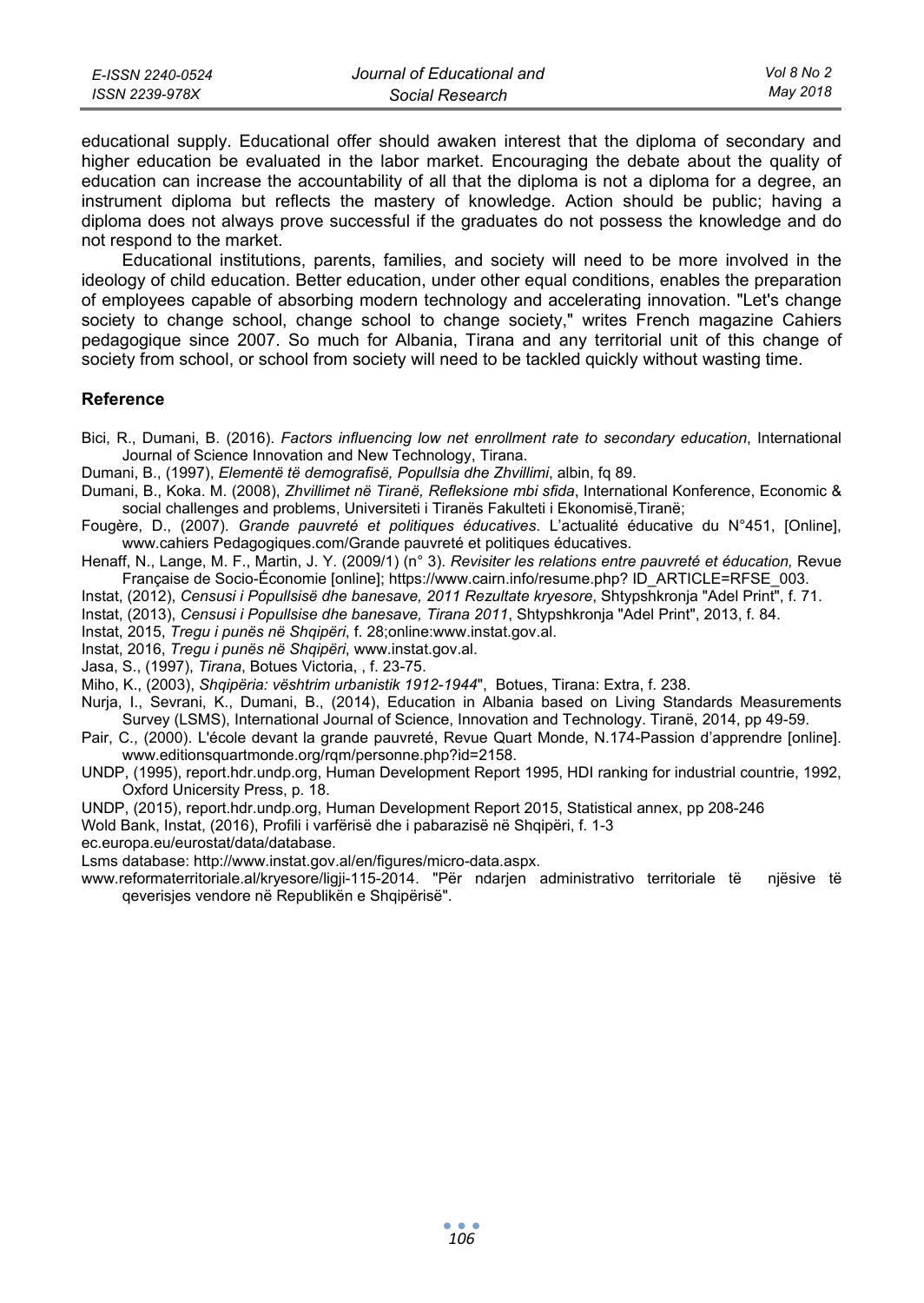## **ANNEX**



**Annex 1.** Population density in Tirana by administrative units

**Source:** Instat, Census 2011

|  | <b>Annex 2.</b> Demo-economical and social development of Tirana by administrative unit |  |  |  |
|--|-----------------------------------------------------------------------------------------|--|--|--|
|--|-----------------------------------------------------------------------------------------|--|--|--|

| Administrati<br>unit | Population | Density<br>per km2 | Household<br>size | Dependency<br>coefficient | Dependency<br>coefficient of youth | Persons | %. Persons<br>per room 21 years old and over with<br>university or higher + |  |  |
|----------------------|------------|--------------------|-------------------|---------------------------|------------------------------------|---------|-----------------------------------------------------------------------------|--|--|
|                      | 27,032     | 7,100              | 3.7               | 0.410                     | 0.247                              | 1.4     | 0.25                                                                        |  |  |
| 2                    | 58.299     | 7.455              | 3.6               | 0.378                     | 0.215                              | 1.2     | 0.40                                                                        |  |  |
| 3                    | 31.440     | 14.627             | 3.5               | 0.385                     | 0.223                              | 1.4     | 0.29                                                                        |  |  |
| 4                    | 42.076     | 11.034             | 3.7               | 0.380                     | 0.249                              | 1.5     | 0.26                                                                        |  |  |
| 5                    | 46.776     | 16.059             | 3.2               | 0.387                     | 0.210                              | 1.2     | 0.49                                                                        |  |  |
| 6                    | 34.847     | 6.033              | 3.9               | 0.456                     | 0.306                              | 1.5     | 0.13                                                                        |  |  |
|                      | 51.288     | 14.803             | 3.4               | 0.375                     | 0.220                              | 1.3     | 0.38                                                                        |  |  |
| 8                    | 27.782     | 14.654             | 3.4               | 0.421                     | 0.235                              | 1.3     | 0.33                                                                        |  |  |
| 9                    | 41.323     | 15.208             | 3.5               | 0.383                     | 0.226                              | 1.3     | 0.36                                                                        |  |  |
| 10                   | 14.975     | 20.330             | 3.0               | 0.430                     | 0.181                              | 1.2     | 0.49                                                                        |  |  |
| 11                   | 42.657     | 8.875              | 3.9               | 0.430                     | 0.306                              | 1.5     | 0.20                                                                        |  |  |
| Tirana               | 418.495    | 10.473             | 3.5               | 0.398                     | 0.239                              | 1.3     | 0.33                                                                        |  |  |

**Annex 3.** Demographic and socio-economic development of Tirana by administrative unit

| Administrati<br>unit | Year of schooling<br>21 years old and<br>over | Unemployment  <br>coefficient | Consumption<br>per capita | Poverty<br>head-count | Poverty<br>gap | Poverty<br>severity | Ginni of<br>consumption | Ginni of shooling<br>of 21 years old<br>and over |
|----------------------|-----------------------------------------------|-------------------------------|---------------------------|-----------------------|----------------|---------------------|-------------------------|--------------------------------------------------|
|                      | 11.8                                          | 0.254                         | 9.977                     | 0.104                 | 0.019          | 0.005               | 0.269                   | 0.180                                            |
| 2                    | 12.9                                          | 0.187                         | 11.466                    | 0.063                 | 0.011          | 0.003               | 0.271                   | 0.166                                            |
| 3                    | 12.0                                          | 0.245                         | 10.593                    | 0.085                 | 0.015          | 0.004               | 0.268                   | 0.176                                            |
| 4                    | 11.7                                          | 0.264                         | 9,565                     | 0.123                 | 0.024          | 0.007               | 0.267                   | 0.185                                            |
| 5                    | 13.5                                          | 0.163                         | 12.032                    | 0.057                 | 0.010          | 0.003               | 0.272                   | 0.161                                            |
| 6                    | 10.4                                          | 0.297                         | 8.952                     | 0.145                 | 0.028          | 0.008               | 0.263                   | 0.185                                            |
|                      | 12.8                                          | 0.198                         | 10.778                    | 0.082                 | 0.014          | 0.004               | 0.273                   | 0.167                                            |
| 8                    | 12.3                                          | 0.215                         | 10.649                    | 0.090                 | 0.017          | 0.005               | 0.273                   | 0.176                                            |
| 9                    | 12.6                                          | 0.221                         | 10.727                    | 0.081                 | 0.014          | 0.004               | 0.270                   | 0.174                                            |
| 10                   | 13.6                                          | 0.147                         | 12.822                    | 0.040                 | 0.007          | 0.002               | 0.271                   | 0.154                                            |
| 11                   | 11.1                                          | 0.292                         | 9,452                     | 0.125                 | 0.023          | 0.007               | 0.267                   | 0.190                                            |
| Tirana               | 12.3                                          | 0.225                         | 10.599                    | 0.089                 | 0.016          | 0.005               | 0.271                   | 0.179                                            |